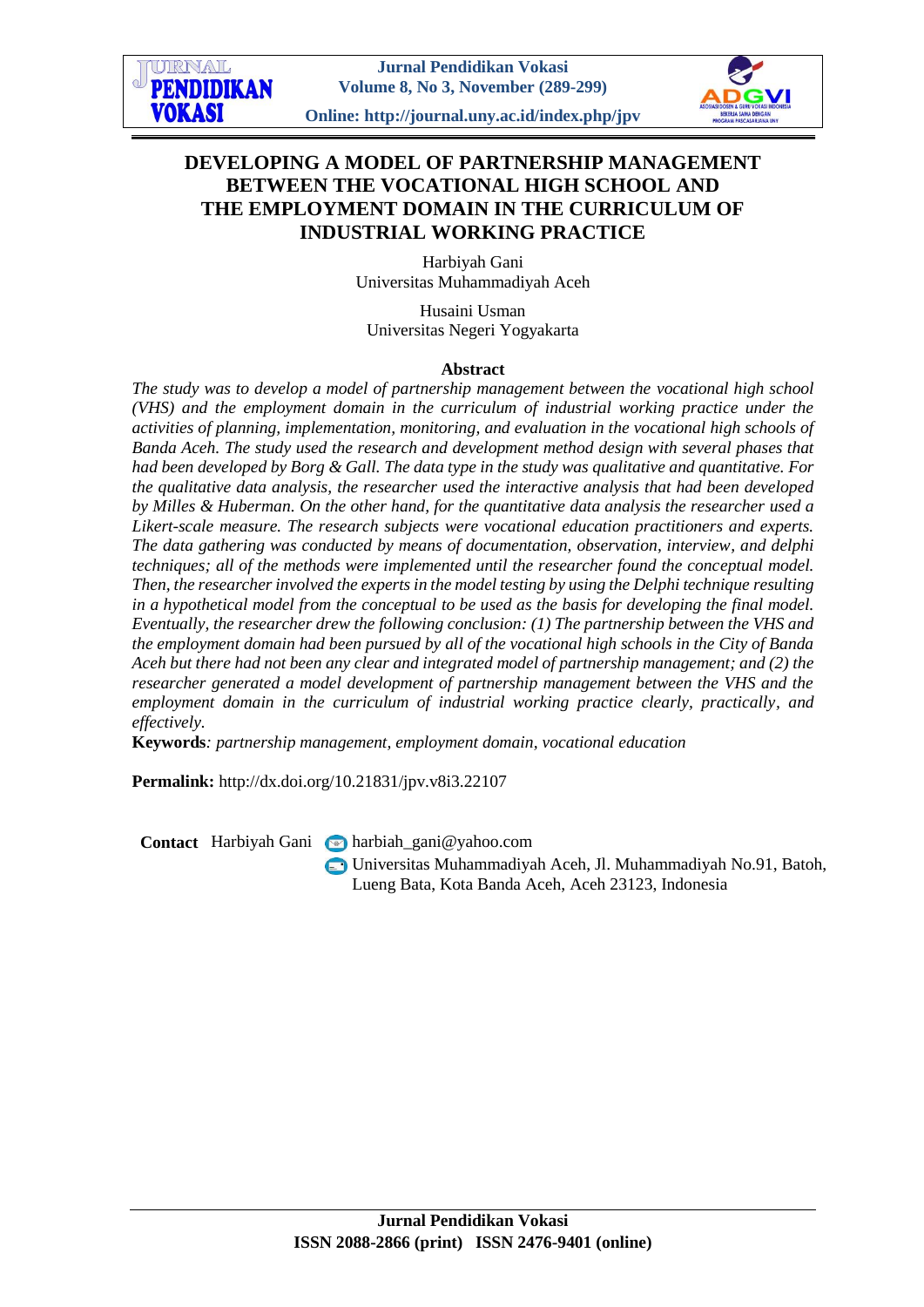#### **INTRODUCTION**

The present study is to develop a model of management partnership between the VHS and the employment domain under the activities of planning, implementation and evaluation toward the curriculum of working industrial practice. The research problems in the study are as follows: (1) which type of partnership management model is able to be implemented in the state vocational high schools of Banda Aceh City under the curriculum of industrial working practice and what are the constraints within the implementation?; (2) how is the model of partnership management between the VHS and the employment domain in the three state vocational high schools of Banda Aceh City?; and (3) what are the characteristics and the effectiveness of partnership management model between the VHS and the employment domain in the curriculum of industrial working practice? Then, the results of the study might be made as guidelines in establishing the partnership between the VHS and the employment domain and this will be the benefit of the study for the institutions, the researcher, and the domain. The specifications of the model are as follows: (1) possessing the types and the principles of partnership management; (2) possessing collaboration in the partnership phases theoretically (Epstein et al., 2009, p. 105), empirically (Suaidin, 2010), and formally (Direktorat Pembinaan Kursus dan Kelembagaan, 2010).

Linda & Christopher (2007, p. 8) stated that although the students of the vocational high schools get the benefits of closed relationship between the industrial domains and the academicians, the university students and the curriculum development, the strategy for pursuing the industrial involvement in addition to the multiple educational institutions frequently is messy and lacks focus, commitment, and resources. The existing approach is still traditional and is frequently ruthless toward the industrial domains; as a result, it has not been sufficient anymore for the contemporary educational institutions to pursue the importance of society involvement and of curriculum relevance. This awareness encourages the necessity of pioneering a new strategic approach that has initiative toward the involvement of industrial domains based on the partnership approach.

The implementation of industrial working practice for the vocational high school students in the employment domain has been one of the partnership form which implementation still encounters many constraints. One of the constraints is the existence of different industrial working practice facilities; as a result, the industrial working practice becomes ineffective.

The philosophy of vocational education management refers to two of the 16 vocational education postulates that have been developed by Prosser & Quigley (1950) namely: (1) the vocational education will be effective if the students are taught with similar materials, tools, machineries, and assignments because the students will work effectively and efficiently if they are provided with the learning environment that looks similar to their actual working environment such as the replica of the actual working environment where they will be working; and (2) the vocational experience will be effective if the assignments in the exercises have operational similarities to the tools and the machineries that they will use in their actual working environment.

In the Curriculum and Learning Affairs under the Government Regulation Number 19 Year 2005 Chapter 1 Article 1 Verse 13 (Presiden Republik Indonesia, 2005), it is mentioned that "Curriculum is a set of plan and arrangement toward the objectives, the contents and the materials that will be used as the guidelines of implementation in achieving certain educational objectives." Curriculum and learning have been important matters in the school because a curriculum serves as the guidelines for implementing the learning process as having been explained by (Arikunto & Yuliana (2008, p. 131): "Learning curriculum refers to managerial activities that have been conducted together by emphasizing the efforts of improving the teaching-learning interaction". The objective of the curriculum and learning is to improve the curriculum and learning quality and, in order to achieve the objective, the schools should design and improve the strategies of curriculum and learning development continuously. Sukmadinata (2005, p. 6) mentions, "curriculum and learning are designed in order to achieve the educational objectives that provides clear educational guidelines, directions, content, and process." Similarly, the Department of National Education (Pusat Kuriku-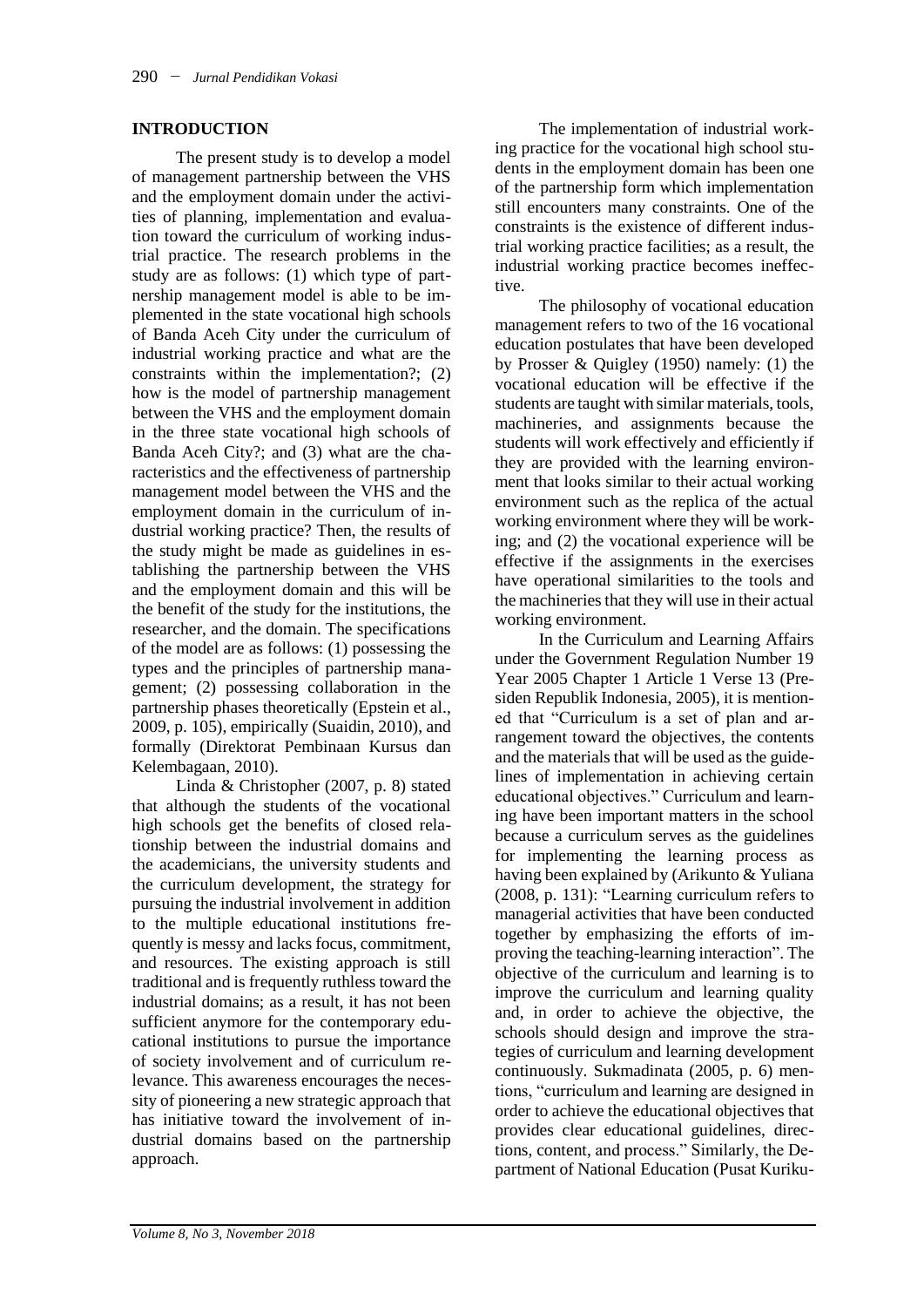lum Badan Penelitian dan Pengembangan, 2007, p. 10) states, "The vocational high schools have speciality in the productive subjects." Similar to the other subjects, the content standards and the competence standards of the graduates for the productive subjects should be reviewed. The review activities might be performed by involving the teachers and the lecturers who have industrial experience and the professionals in terms of the related association. (Choate, Enright, Miller, Poteet, & Rakes (1992, p. 2) mentions that the curriculum and learning that will be developed might refer to several governing curricula and learning forms and one of these forms is the competency-based curriculum in which all of the curriculum and learning activities are directed to the functions and the capabilities that have been demanded by the employment market or the employment domain.

## **RESEARCH METHOD**

The study used the Research and Development (R&D) method. Previously, the study of research and development was to find a model of partnership between the VHSs and the employment domain in the curriculum of industrial working practice. However, during the initial survey the researcher found that the management of partnership between the VHSs and the employment domain had been running well but there had not been a good and overall model of partnership. Therefore, the objective of the study is to develop a model of management toward the partnership between the VHS and the employment domain in the curriculum of industrial working practice.

The research and development model design refers to the guidelines of 10 steps in performing an R & D study proposed by Borg & Gall (1983, p. 775) as follows: "(1) research and information collecting, (2) planning, (3) developing preliminary form of product, (4) preliminary field testing, (5) main product revision, (6) main field testing, (7) operational product revision, (8) operational field testing, (9) final product revision, and (10) dissemination and implementation."

The developmental procedure of the management model follows the steps proposed by Borg & Gall above. Although the researcher did not fully attend the overall 10 steps, the model development was still possible to be

conducted. The study was conducted in 2012 (the initial survey) until 2014 (the model testing) to several vocational high schools in the City of Banda Aceh, the Province of Nanggroe Aceh Darussalam. The subjects of the research consisted of experts and technological and vocational education practitioners. Data gathering techniques consisted of initial survey, documentation study, interview, and Delphi technique. There were two kinds of research data namely: (1) qualitative data; and (2) quantitative data. For the qualitative data analysis, the researcher used the interactive analysis proposed by (Miles & Huberman, 1994, pp. 23– 25) with the following steps: (1) data gathering; (2) data reducing and presenting; and (3) conclusion drawing. Meanwhile, for the quantitative analysis the researcher used the Likertscale analysis toward the data resulting from the field product testing questionnaire. The field product testing questionnaire contained several questions/statements for gathering the data. The quantitative data were gathered in order to measure the level of product feasibility that had been attained from the product users. The data then were analyzed by means of Likert scale in order to find the lowest score, the highest score, and the average score.

## **RESEARCH RESULTS AND DISCUSSION**

The management of partnership in the curriculum and learning affairs and in the activities of planning, the implementing and the evaluating for the curriculum and learning affairs showed that: (1) within the domain of organizational structure the employment domain had not been included in the curriculum domain; however the employment domain had been included in the organizational structure of the vocational high schools; and (2) from all of the tasks and the authority that had been under the domain of curriculum department, there had not been any single task showing written agreement with the employment domain although verbally the school members had admitted the involvement of the employment domain in designing the curriculum affairs; (3) it was admitted that the curriculum that had been developed in the schools was totally different from that of the working system in the employment domain; (4) in the curriculum structure, the internship programs had not been included and there were industrial working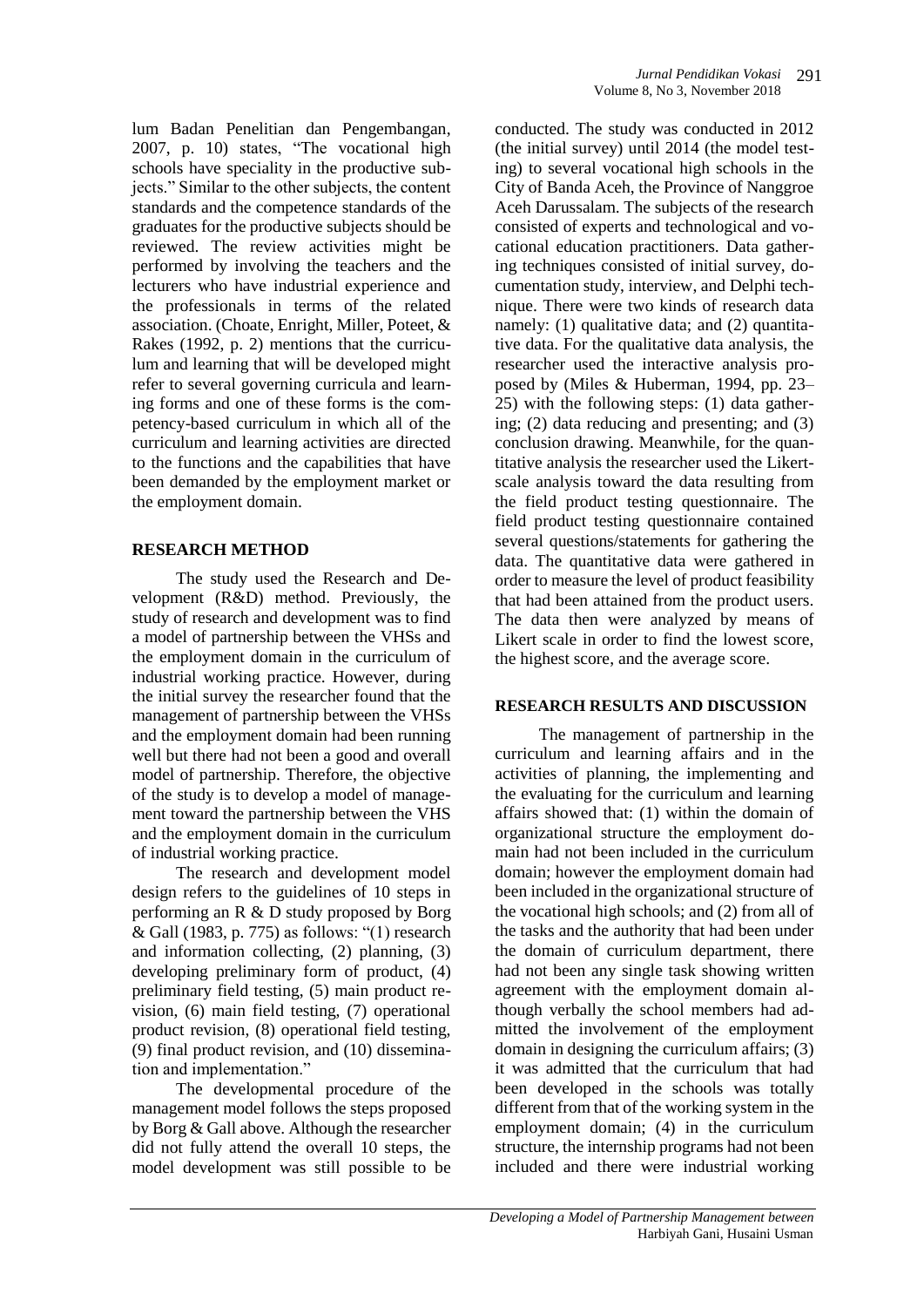practice programs; and (5) the activities in the curriculum department in general were still internal within the schools and there had not been any special curriculum that had been designed for developing the curriculum and learning in the detailed implementation of the working industrial practice.

#### **The Initial Product Development Planning.**

After analyzing the results of the study in the three state vocational high schools of Banda Aceh City, namely Negeri 1 State Vocational High School, Negeri 2 State Vocational High School and Negeri 3 State Vocational High School, the researcher found similar situations that had been explained in the previous paragraphs regarding the topic of management model for the partnership between the vocational high schools and the employment domain, the constraints that the vocational high schools encounter in their partnership with the employment domain, and the evaluation toward the curriculum affairs.

The discussion was conducted with the vocational education experts, the vocational education practitioners, several students of Postgraduate Programs, Technology and Vocation Study Program, Yogyakarta State University and the sponsor. After the discussion, the researcher found a conceptual management model toward the partnership between the vocational high schools and the employment domain in the curriculum of industrial working practice. The conceptual model was viewed from three managerial functions in terms of curriculum and learning process namely: (1) plan-ning; (2) implementing; and (3) evaluating. The results of the discussion were turned into a conceptual chart that was called the conceptual management model of partnership between the vocational high schools and the employment domain in the curriculum of industrial working practice. From the research and development efforts in the systematic, complicated, and time-consuming curriculum of industrial working practice, the researcher found multiple research instruments that might be used for developing the partnership management.



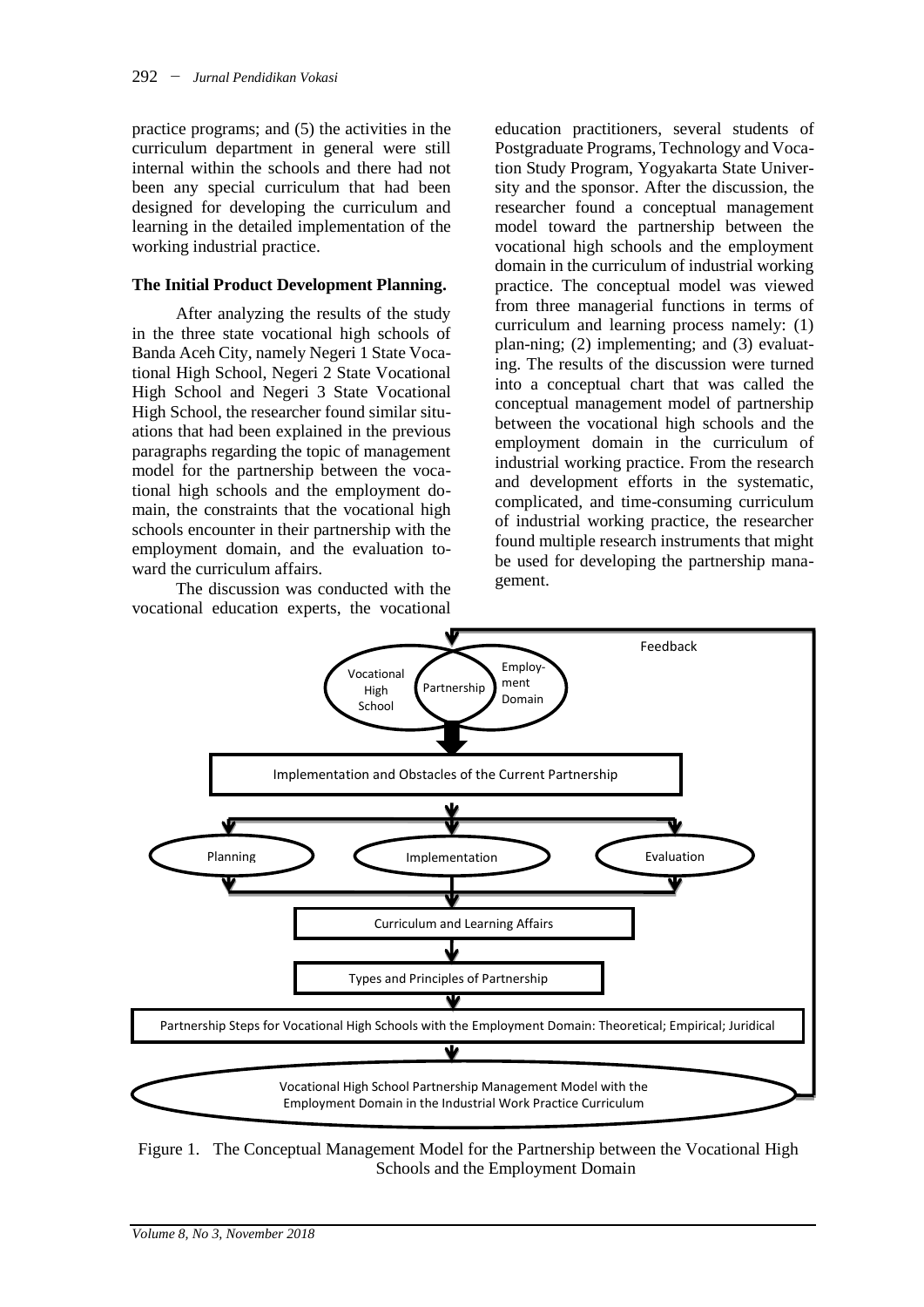

Figure 2. The Hypothetical Management Model for the Partnership between the Vocational High Schools and the Employment Domain

The conceptual framework of the partnership management model had been a summary of research instruments that contained the questions toward the description of components and indicators for the management model development in the curriculum and learning affairs. Based on the results of the continual consultation/discussion with the sponsor and the co-sponsor, the researcher designed an initial product that was called as the hypothetic management model for the partnership. The conceptual management model can be seen in Figure 1.

Based on the results of continual consultation/discussion with the sponsor, the researcher designed an initial product called the hypothetical partnership management model. This hypothetical model can be seen in Figure 2.

The hypothetical model testing was limited to the vocational education practitioners. The results of the hypothetical model testing were reviewed. The results of the revision were tested by the vocational education experts by means of the Delphi technique with two rounds. The first round of of Delphi technique consisted of three managerial components namely: (1) planning; (2) implementing; and (3) evaluating. The three components in the model were equipped with development indicators for the curriculum of industrial working practice. The results of the experts' testing can be seen in Figure 3.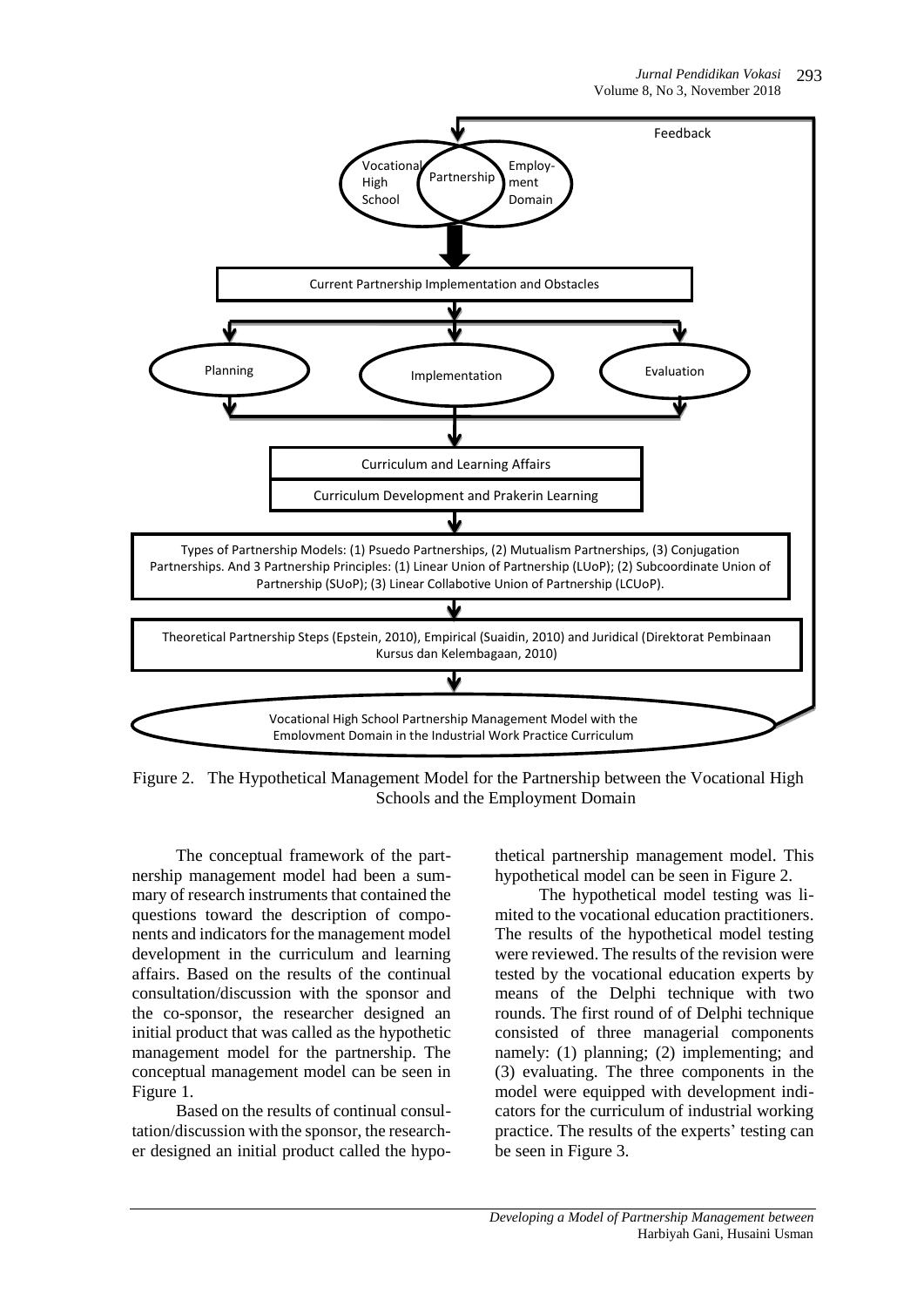

Figure 3. The Management Model of Partnership Between the Vocational High Schools and the Employment Domain Resulting from the First Round of Delphi Techniques Implementation

The results of experts' testing of the first round of the Delphi techniques were not satisfying because there were several experts whose scores were not synchronized. The Delphi was then conducted in the second round. The results of the testing in the second round, together with the feedbacks from the expert judgement, showed that the three managerial components, namely planning, implementing, and evaluat-

ing, in the proposed case, namely the curriculum and learning affairs, should be maintained. Then, the three indicators for the curriculum of the industrial working practice were: (1) developing the industrial working practice curriculum and learning; (2) synchronizing the industrial working practice curriculum and the employment domain; and (3) involving directly the employment domain in developing the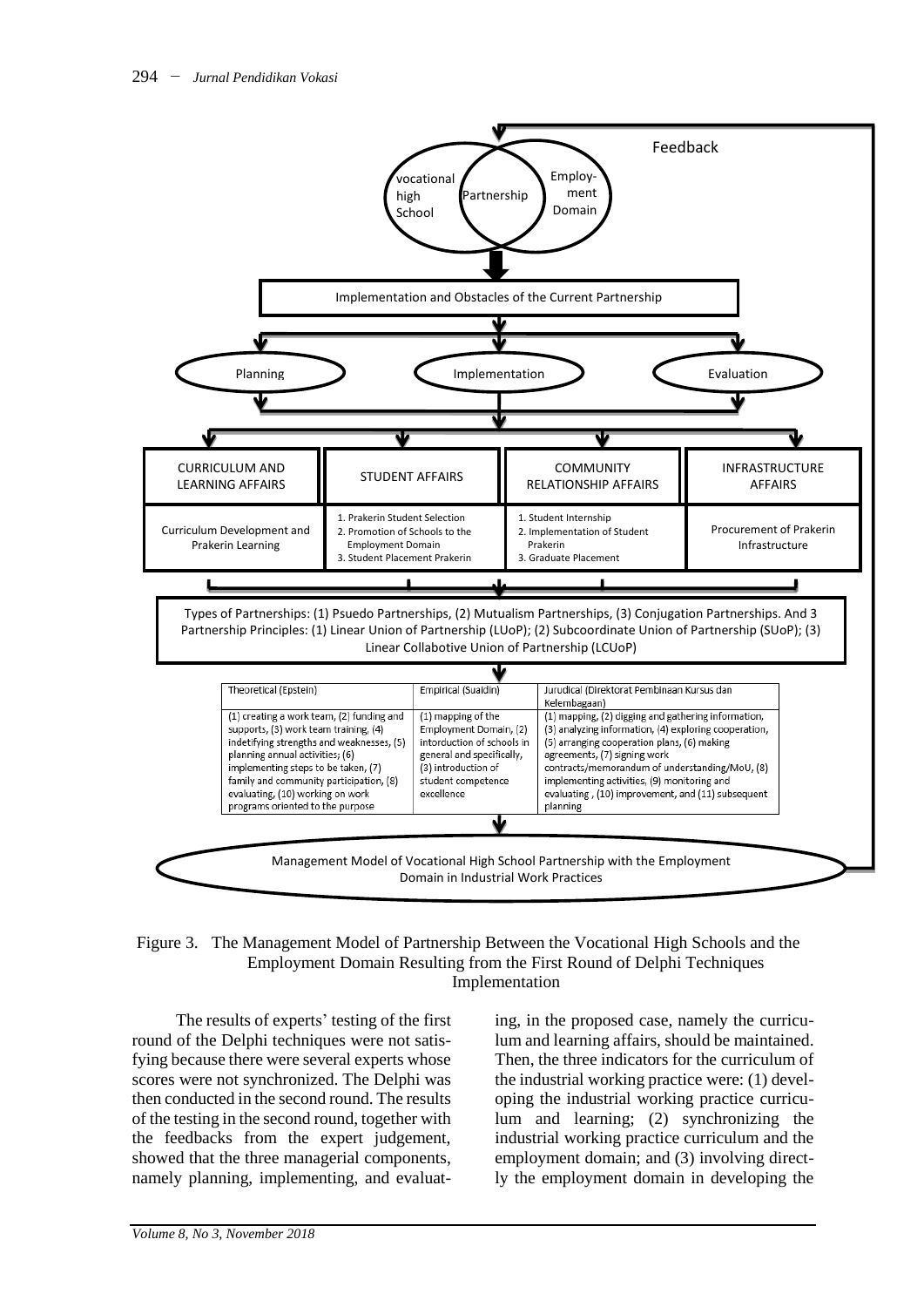industrial working practice curriculum. The experts also suggested that the researcher should add two more indicators of: (1) performing supervision; and (2) performing control. The end result was that there was a total of six indicators for the development.

The partnership type that the experts proposed was the mutualistic partnership because this type had been considered more apropriate to the expected conditions of vocational high schools recently. For the partnership principle, the experts suggested the linier collaborative union of partnership (LCUoP) that was thought to be more appropriate for the managerial function of the industrial working practice in the employment domain. Regarding the partnership phases that had been proposed theoretically, empirically and formally, all of the experts stated that all of the phases should be collaborated by using the phases that had been considered important in establishing a partnership. As a result, the researcher attained

the following phases of establishing a partnership: (1) assembling a working group of industrial working practice; (2) providing training programs for the working group; (3) mapping the school and the employment domain; (4) analyzing the job needs that should be put into the partnership within the industrial working practice in terms of cost, time, and location; (5) designing a memorandum of understanding (MoU); (6) establishing partnership in the industrial working practice; (7) performing monitoring and evaluation toward the partnership in the industrial working practice; and (8) composing reports of partnership establishment. The results of the expert testing by means of the Delphi techniques in the second round were analyzed and put into the model of management for the partnership between the vocational high schools and the employment domain. The partnership management is illusrated in Figure 4.



Figure 4. The Management Model of Partnership between the Vocational High School and the Employment Domain Resulting from the Second Round of Delphi Techniques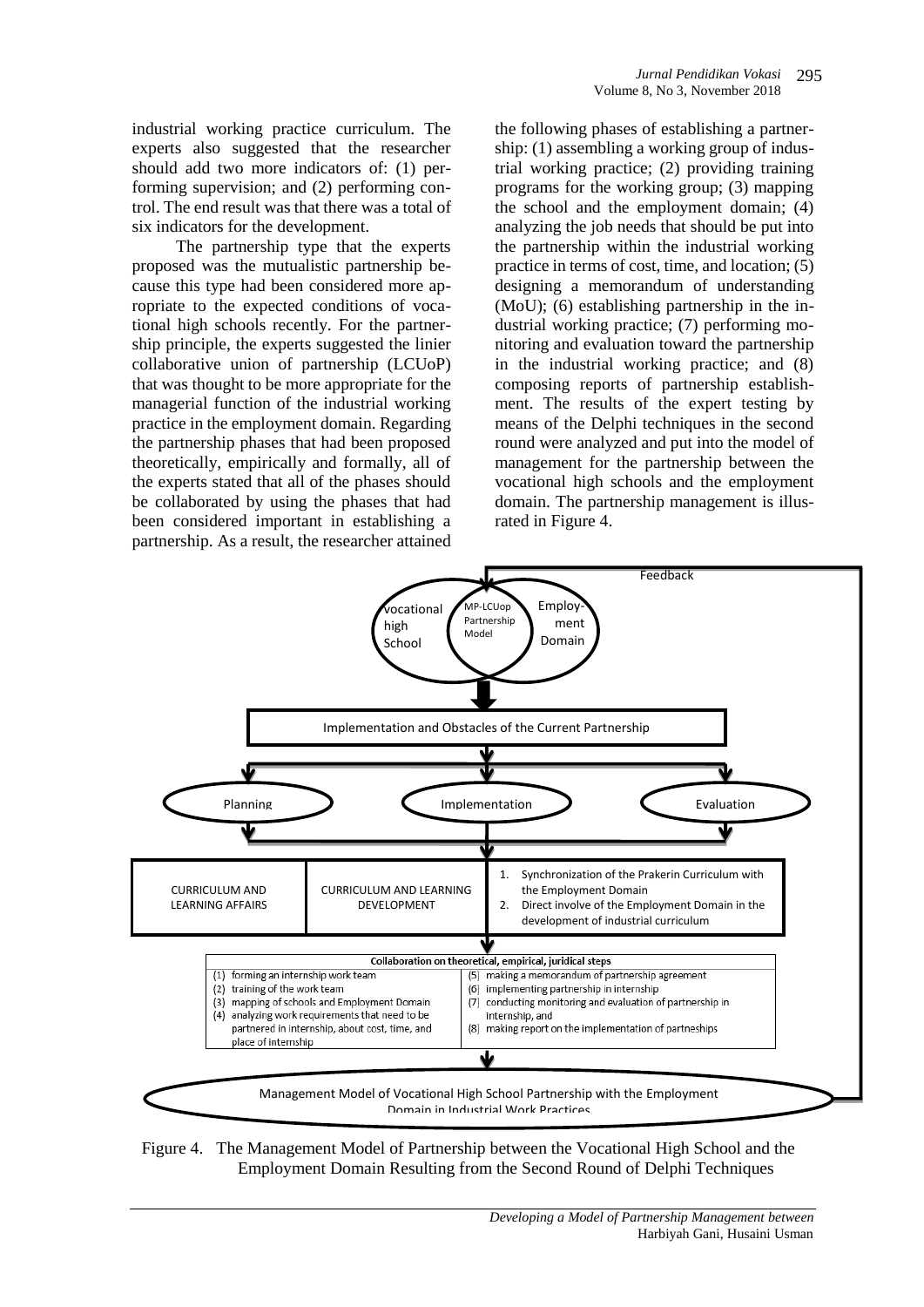The results of Delphi techniques in the second round were were also continually consulted to the sponsor. Based on the analysis and the continual consultation, the researcher designed the final partnership management model. The product model was elaborated in the development guidelines of the model in four phases: (1) planning; (2) implementing; (3) monitoring; and (4) evaluation. The four phases were conducted in the curriculum and learning affairs of the industrial working practice. The product of the field testing of the management model was intended to attain feedbacks and suggestions through the level of component importance and model indicator percentage. After the model had received more feedbacks and further revisions, the researcher improved the model until the model was

accepted by the institutions of technological and vocational education in the City of Banda Aceh and the nearby regions. The final model referred to the management of partnership between the vocational high schools and the employment domain in terms of curriculum affairs of industrial working practice. The final model was then put into the field testing in all of the technological and vocational institutions. After the field testing had been done, the researcher, together with the sponsor, revised the model further into the guidelines of the management model. The final management model for the partnership between the vocational high schools and the employment domain in the curriculum of industrial working practice is shown in Figure 5.



Figure 5. The Final Management Model for the Partnership Between the Vocational High Schools and the Employment Domain in the Curriculum of Industrial Working Practice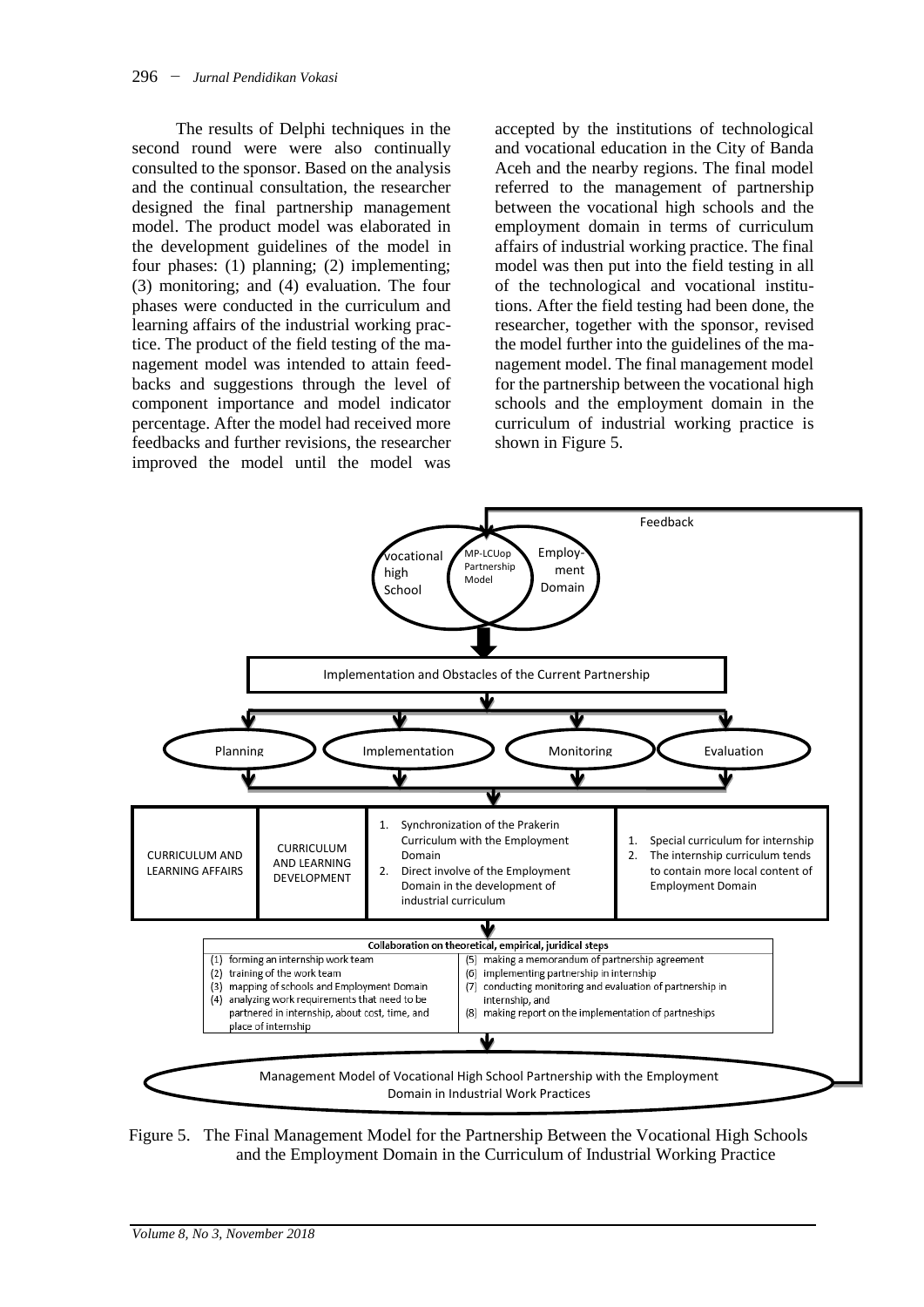#### **Preliminary Experiment and the Revision**

Borg & Gall (1983, pp. 771–794) stated that the first experiment would be called as the preliminary experiment and within the preliminary experiment of the study the researcher would like to test the development feasibility of the management model for the partnership between the vocational high schools and the employment domain. In this case, the test was performed with the asistance of practitioners and academicians. The preliminary experiment was conducted by distributing the product of the partnership development with four managerial functions: (1) planning, (2) implementing, (3)monitoring, and (4) evaluating, directed to the curriculum affairs in the industrial working practice. The preliminary experiment involved several subjects: vocational education experts, vocational education practitioners (such as vocational high school principals and vocational high school vice principals), and the employment domain. The main objective of the the preliminary experiment was to attain feedbacks regarding the substance in the instruments of the partnership model with the four managerial phases of (1) planning, (2) implementing, (3) monitoring, and (4) evaluating. The substance of the instrument included the curriculum affairs of industrial working practice, starting from the background of the research, the language that had been used, the content clarity, the number of question items to the feedback sheet. The instrument consisted of 4 components with 6 indicators. Based on the comments and suggestions from the respondents, both in the draft and in the feedback sheet, the researcher found that the guideline concepts needed to be revised as a preliminary product revision. The results of the preliminary revision was used as the basis for the next experiment.

One of the characteristics in the management model was that the model had been simple in terms of implementation with quite complete information. As a result, the management model had been one of the alternatives that might be used by the vocational high schools for establishing partnership with the employment domain in the curriculum of industrial working practice. The model had been tested qualitatively and the results showed that the management model was regarded as practical, objective, and efficient.

The management model for the partnership between the vocational high schools and the employment domain in the curriculum of industrial working practice was supported by the model guidelines that had been quite brief, clear, and complete. Therefore, the management model was easy to be implemented by the vocational high school practitioners in the field especially as guidelines in establishing partnership with the employment domain in terms of designing the industrial working practice curriculum. The reason was the management model had characteristics that were similar to those of the vocational high schools. The developed model was different from other models in the following aspects: (1) the direct involvement of the curriculum department in establishing the partnership with the employment domain in the curriculum of industrial working practice; (2) the efforts that should be done by the curriculum department in establishing the partnership with the employment domain in terms of the activities of industrial working practice curriculum; (3) the importance of the curriculum department involvement in the monitoring toward the partnership between the vocational high schools and the employment domain in terms of the industrial working curriculum; and (4) the role of the curriculum department in the evaluation of the partnership between the vocational high schools and the employment domain in terms of the industrial working practice curriculum.

## **Product Strengths**

The strengths of the management model for the partnership between the vocational high schools and the employment domain in the curriculum of industrial working practice were seen as follows. (1) The partnership management model had been developed based on the results of documentation study and initial survey toward several vocational high schools and the surrounding industries. The initial survey was conducted in order to ensure the partnership between the vocational high schools and the employment domain. (2) The constraints in the implementation of partnership between the vocational high schools and the employment domain had been a very important benchmark for developing the partnership management model that would offer solutions for overcoming those constraints. (3) In addi-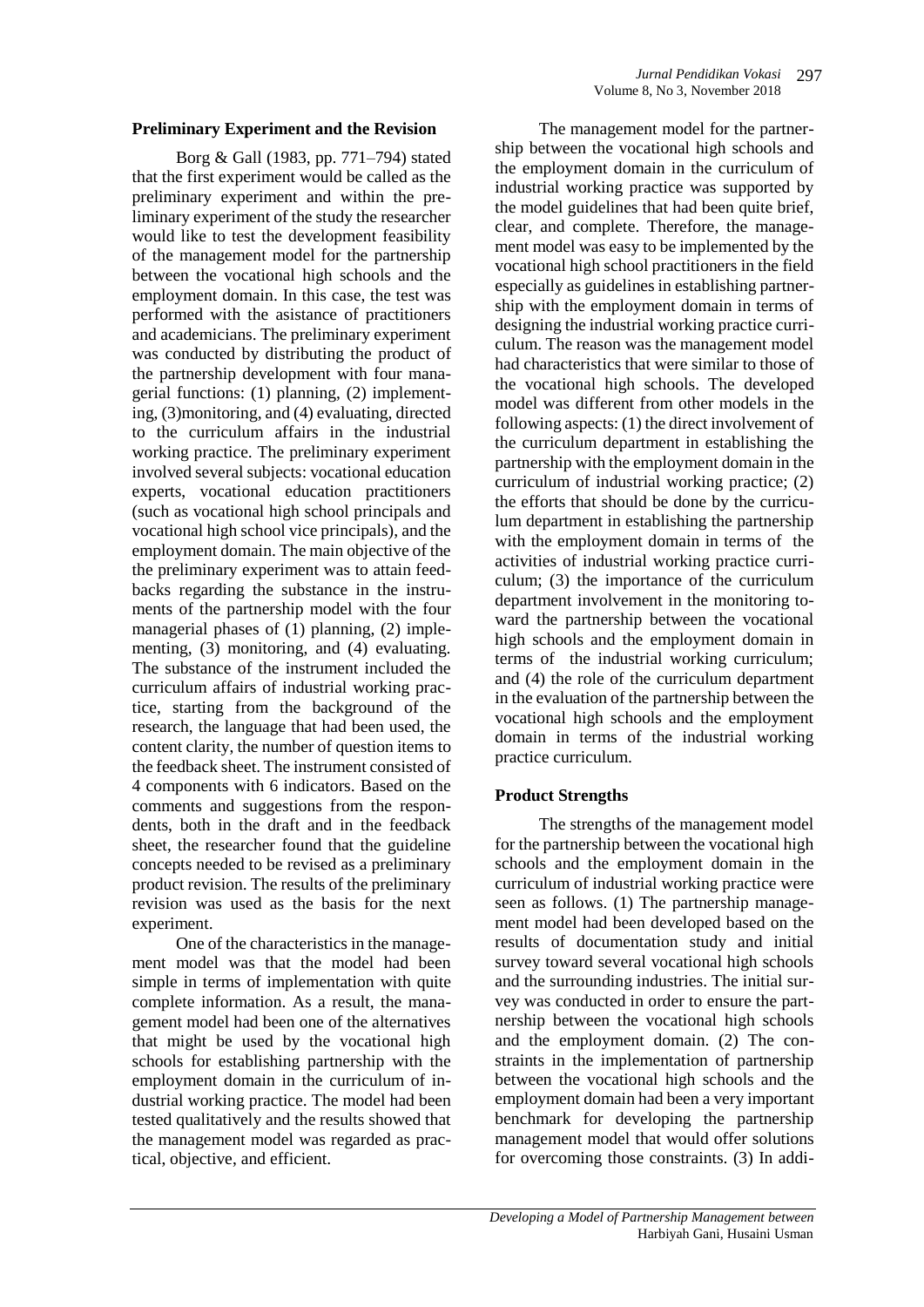tion to having been based on the strong partnership theory and equipped with partnership objectives and partnership benefits, the partnership management model had also been equipped with the implementation models and the partnership principles developed by the partnership experts. (4) The collaboration of theoretical, empirical, and formal partnership phases in the development guidelines of the partnership management model had increased the ease of implementing the model guidelines for the partnership between the vocational high schools and the employment domain. (5) There had been positive responses from the employment domain toward the management model for the partnership between the vocational high schools and the employment domain due to the ease in implementing the partnership with the vocational high schools in terms of industrial working practice curriculum. (6) There had been great involvement from all of the school members under the department of curriculum in the industrial working practice and in the management mode for the partnership between the vocational high schools and the employment domain in the industrial working practice curriculum. The great involvement made the level of responsibility in the partnership between the vocational high schools and the employment domain improve because the four managerial phases in the model were similar among the vocational high school students.

## **Product Weaknesses**

The management model for the partnership between the vocational high schools and the employment domain in the curriculum of industrial working practice had several weaknesses that can be seen as follows. (1) The validation of the partnership management model had not been disseminated due to the limited time. Dissemination was only provided to the experts and the practitioners. As a result, most of the vocational high school authorities had not been familiar with the characteristics and the implementation of management mode in the model. (2) The partnership planning was less difficult to be designed; however, the partnership implementation, monitoring, and evaluation heavily demanded certain skills. As a result, continuous training programs were needed for the teachers and instructors. The reason was that sending vocational high school supervising teachers to the employment do-

main and instructors to the vocational high schools was merely a visitation and was not a direct involvement in the industrial working practice. (3) The absence of a working team in the partnership was a big constraint for the implementation of management model because without a solid working team the partnership would be less directed and less responsible. (4) There had been so many managerial activities in implementing the development of the partnership management model. These covered planning, implementing, monitoring, and evaluating activities toward the school affairs in the curriculum of industrial working practice. Therefore, the schools also needed a huge amount of fund.

# **CONCLUSION**

From the results of the research and development study, the following items of conclusion can be drawn. First, the partnership management model has been implemented by all of the vocational high schools in the City of Banda Aceh. However, the implementation of the model has not been in accordance with the theories and phases of a clear, integrated model. The recent partnership indeed has been more focused on the implementation of the students' industrial working practices in the employment domain. Unfortunately, the partnership has not totally subjected to the managerial activities of planning, implementation, monitoring and evaluation especially in the curriculum affairs of industrial working practice.

Second, the constraints that have been encountered in the partnership management model can be delineated as follows: (a) there has been lack of planning for the management model for the partnership between the vocational high schools and the employment domain; (b) most of the implementation of the partnership management model has been under the initiative of the vocational high school rather than the employment domain; (c) monitoring toward the implementation of the partnership management model relies more on the evaluating activities; and (d) most of the evaluating activities of the partnership management model have been focused only on the psychomotoric aspects.

Third, the development of the model is still limited to the curriculum development for